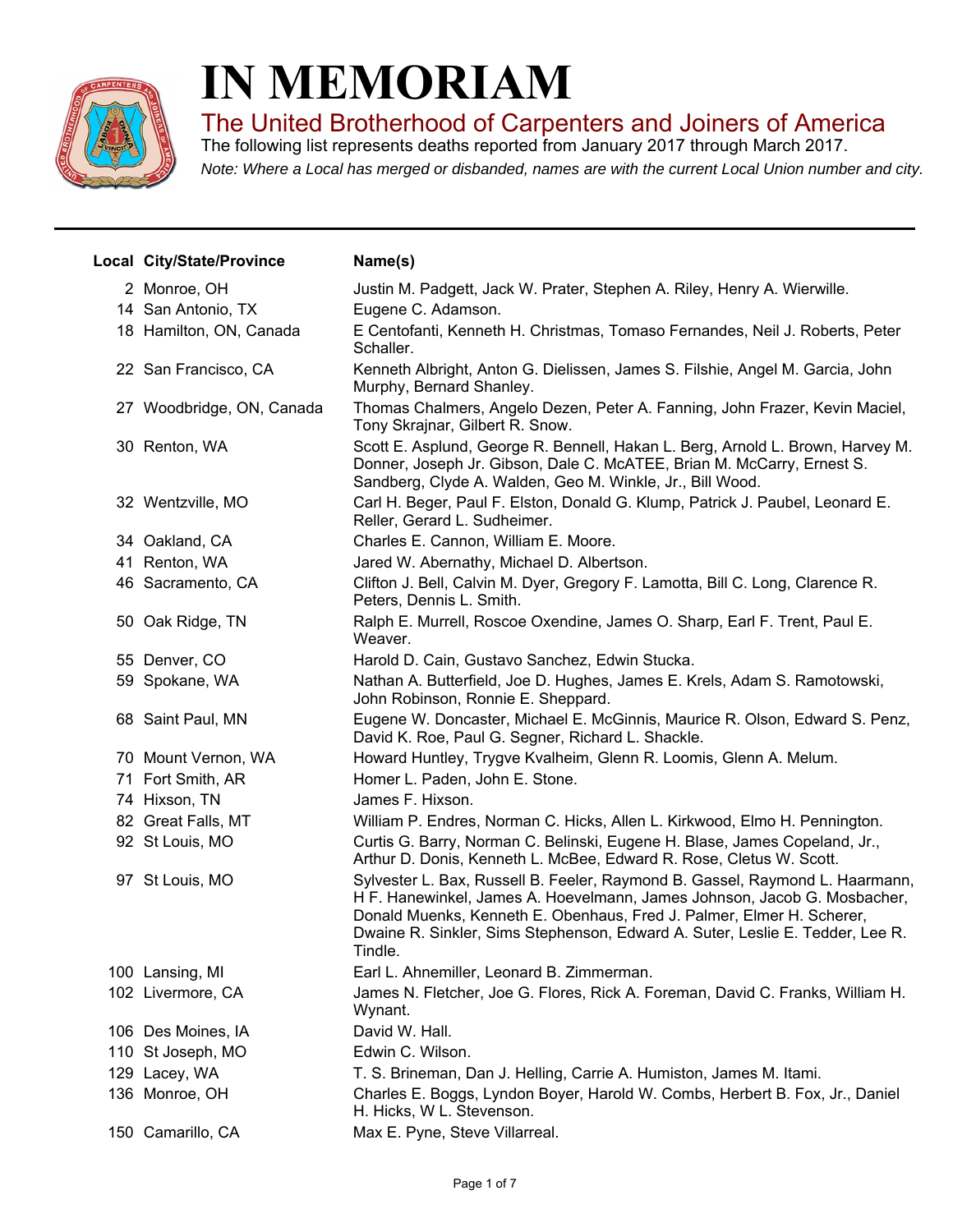| Local City/State/Province | Name(s)                                                                                                                                                                                                                                                                                                            |
|---------------------------|--------------------------------------------------------------------------------------------------------------------------------------------------------------------------------------------------------------------------------------------------------------------------------------------------------------------|
| 151 Anacortes, WA         | Robert A. Munday.                                                                                                                                                                                                                                                                                                  |
| 152 Martinez, CA          | Milo D. Allen, Raymond E. Bernard, Louis F. Betts, Bobby G. Champlain, Sven<br>Hakansson, Earl C. Johnson, Chester O. Lich, Donald A. Lutterman, Robert<br>Morgan, Joe S. O'Shea, Jr., Lonnie R. Rasberry, S T. Rondomanski, Larre T.<br>Roseberry, Lloyd R. Tomlinson, Newman E. Turner, Richard W. Weber.        |
| 158 Philadelphia, PA      | Jack Bart, Anthony Cantagallo, Chris C. Chiaro, Joseph Debellis, John B. Denisi,<br>John Doyle, Walter A. Evans, Fred Fisher, Louis A. Galasso, Michael Haberle,<br>David Iannucci, William James, Patrick J. Killian, E Mezzaroba, Jr., Emmett S.<br>Mongelluzzo, William D. Moriarty, Joseph Price, Ralph Vizza. |
| 161 Kenosha, WI           | Dennis R. Held.                                                                                                                                                                                                                                                                                                    |
| 164 Havertown, PA         | Paul F. Giuliano.                                                                                                                                                                                                                                                                                                  |
| 167 Allentown, PA         | Harold C. Bartholomew, Frank W. Brenner, Louis W. Capelli, Truman P. Emery,<br>Russell E. Fetzer, Gerald C. Johnson, Kyle Kirkpatrick, Walter Lawton, Holger M.<br>Lundell, George W. Marker, Carl J. Mazur, William R. McCall, Gordon McFarlane,<br>Harry J. McGuckin, Kenneth J. Pachella, Jerry W. Scheetz.     |
| 171 Youngstown, OH        | Wm D. Bjorson, Joseph A. Jeswald, James H. Osikiewicz, David J. Porter,<br>Nicholas R. Rowe, David Sedlacko.                                                                                                                                                                                                       |
| 173 New Castle, DE        | Raymond F. Casalena, Herbert L. Davis, Benny A. Hawkins, Gregory B.<br>Holloway, RICHARD KURZ, Nello M. Paoli, Steven J. Selk.                                                                                                                                                                                     |
| 175 Louisville, KY        | Carson Chumbley, L W. Lewis.                                                                                                                                                                                                                                                                                       |
| 177 Baltimore, MD         | Joseph D. Campbell, William R. Cook, Harold I. Davis, Michael K. Kelley, Willard<br>L. Laws, Jr., Andrew D. Pauley.                                                                                                                                                                                                |
| 179 Edison, NJ            | Garth O. Davenport, Harry Ellis, Jr., David King, Walter W. Widzins.                                                                                                                                                                                                                                               |
| 180 Vallejo, CA           | Nicholas T. Kosta, John Ramos.                                                                                                                                                                                                                                                                                     |
| 184 West Jordan, UT       | Rulon W. Cook, Ervin C. Davis, Boyd R. Garlick, Robert A. Humes, Marvin W.<br>Mabbutt, Donald R. Nielsen, Leo Paur, Stanley Singleton, Jim F. Stotts, Marion<br>W. Tam.                                                                                                                                            |
| 186 Steubenville, OH      | Curt A. Edgar, Vespy F. Poggi.                                                                                                                                                                                                                                                                                     |
| 197 Upper Marlboro, MD    | William E. Burnett, Clarence C. Sheets.                                                                                                                                                                                                                                                                            |
| 200 Columbus, OH          | Franklin D. Counts, Dale V. Covrett, Raymond C. Daily, Paul J. Gibson, Richard<br>L. Kline, Willis D. Lewis, Charles T. McLean, Brett L. Parker, Norman E. Poling,<br>George W. Ratcliff, Jeffry Skaggs, John Skeslock, Daniel E. Thomas, Jr., James<br>A. Vandyne, Thomas D. Wire.                                |
| 201 Wichita, KS           | John R. Hill.                                                                                                                                                                                                                                                                                                      |
| 202 Grayling, MI          | Michael B. Crittenden, Francis J. Mayer, Francis J. Mayer, Jr.                                                                                                                                                                                                                                                     |
| 205 Richmond, VA          | David C. Cook, Ernest G. Young.                                                                                                                                                                                                                                                                                    |
| 209 Sylmar, CA            | James C. Clark, Robert Corral, Domenick Manardo, George A. Papp, Hector J.<br>Robles, Linton G. Rohr, Robert M. Sanchez.                                                                                                                                                                                           |
| 217 Foster City, CA       | Jose J. Alvarado, Dave W. Belflower, Jimmie L. Clayton, Roy E. Davis, John C.<br>Dolen, Colin Flaxmer, William J. Gardner, Norman E. Houge, M F. Hurn, Pete J.<br>Mufich, Plumer B. Peeler, Willie Roque, Paul W. Thomas, Roy L. Tucker.                                                                           |
| 219 Wilmington, DE        | Fredrick Allen, Laurance E. Brown, Donald R. Dotts.                                                                                                                                                                                                                                                                |
| 223 Nashville, TN         | Mark A. Harper.                                                                                                                                                                                                                                                                                                    |
| 224 Evansville, IN        | John D. Bush, James E. Dyer, Kenneth L. Gadd, Charles E. Moffitt, Jr.                                                                                                                                                                                                                                              |
| 225 Atlanta, GA           | Blaine L. Cordell, Jimmy M. Thompson.                                                                                                                                                                                                                                                                              |
| 232 Fort Wayne, IN        | Gaylen E. Smith, Stephen J. Swygart.                                                                                                                                                                                                                                                                               |
| 249 Kingston, ON, Canada  | Robert Preston, William E. Sears, John H. Vandenakker.                                                                                                                                                                                                                                                             |
| 251 Edison, NJ            | Edward L. Cavanaugh, Jr., Sean Jacot, Bernhard Laemmle, Michael J. Stierle.                                                                                                                                                                                                                                        |
| 252 Edison, NJ            | Salvatore Cerami, Alsace Cragnolin, Wayne R. Friend, Jose P. Lanchipa, Sr.,<br>David W. Mininger, Nicholas L. Platco, Robert P. Reid, Frank Skarl, Alfred J.<br>Thumsuden, Ralph R. Weidemoyer.                                                                                                                    |
| 253 Hackensack, NJ        | Donald J. Ariola, Edward M. Azurak, Frank G. Cirigliano, Matthew Davis, Frank J.<br>Digirolamo, Peter Filippo, John Fitzsimmons, Paul E. Fournier, Peter C. George,                                                                                                                                                |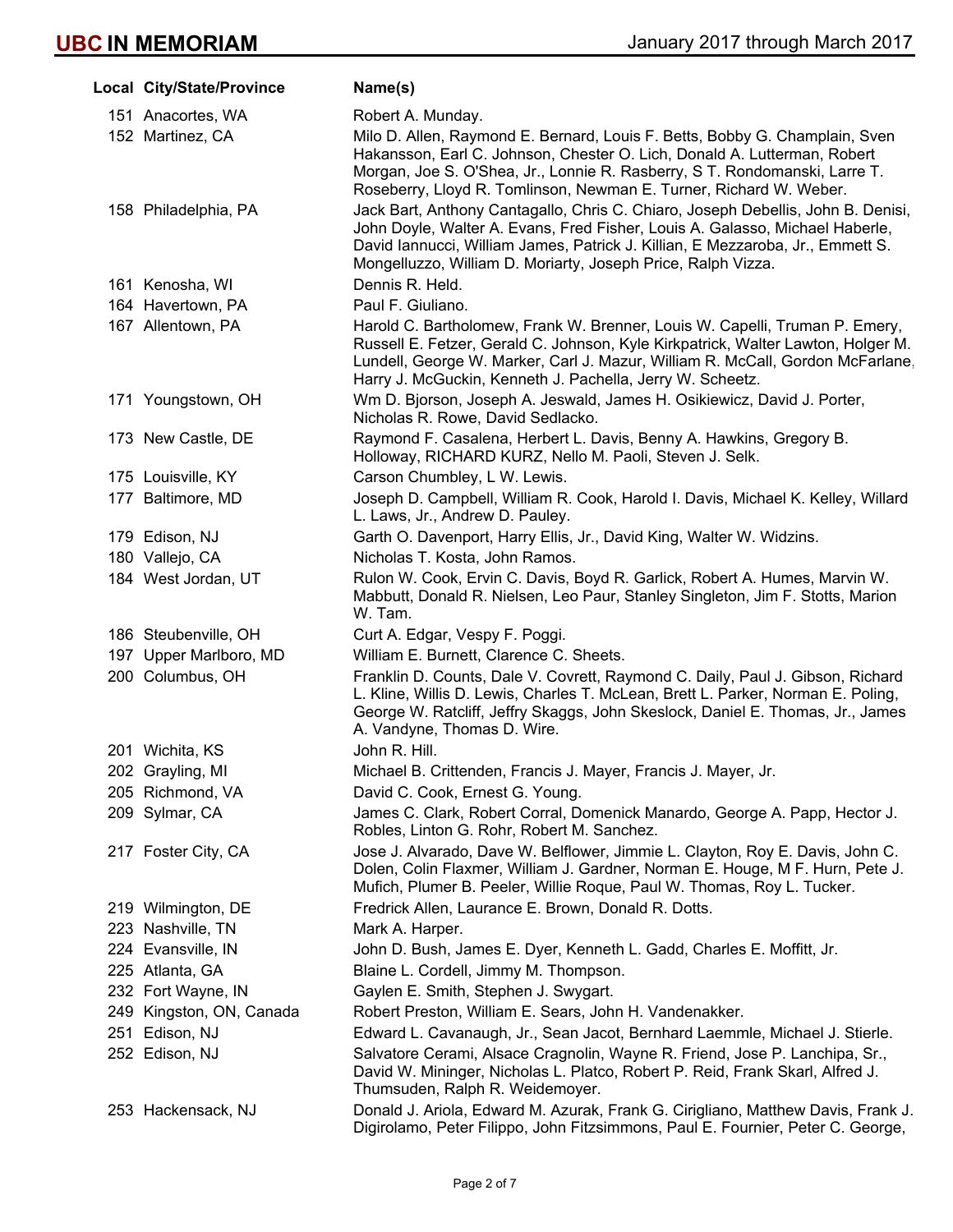| Local City/State/Province | Name(s)                                                                                                                                                                                                                                                                                                                                                                                                                                                                   |
|---------------------------|---------------------------------------------------------------------------------------------------------------------------------------------------------------------------------------------------------------------------------------------------------------------------------------------------------------------------------------------------------------------------------------------------------------------------------------------------------------------------|
|                           | William B. Gilmore, Joseph J. Golej, Walter Iskra, Joseph Lako, Lawrence<br>Liszner, Salvatore C. Mannino, John B. Pampanim, Warren H. Poppe, Vincenzo<br>Ragone, Theodore Rakoski, Frank Rankl, John P. Santangelo, Guerino Squitieri,<br>Robert Sroke, Charles R. Storbeck.                                                                                                                                                                                             |
| 254 Edison, NJ            | C F. Battafarano, Fred Bender, Stephen L. Carney, Frank J. Coppola, James T.<br>DeMary, Dominic Gaspari, Adam Heitzenroder, Andrew R. Infante, Al P.<br>Jesperson, Jr., Christopher R. Juliano, Anthony J. Kowalski, Robert Lemongelli,<br>Daniel D. Rynearson, Jas A. Salerno, Martin S. Snover, John D. White, Joseph C.<br>Zaccagnino.                                                                                                                                 |
| 255 Hammonton, NJ         | Robert W. Adams, Sr., Daniel J. Bleyhl, Halsey K. Bonnell, Jr., Christopher D.<br>Carter, Joseph N. Fanelli, Sr., David Liddell, Stanley G. Maculewicz, Rocco S.<br>Mangini, Joseph P. Martin, Joseph W. McCleary, Sr., Raymond K. Miller, John W.<br>Nalepka, Robert S. Pszczola, Gene A. Ravally, Paul Shaughnessy, Charles R.<br>Thomas, William R. Umba, William Weller, Dylan C. Whittington.                                                                        |
| 264 Pewaukee, WI          | Theodore E. Aumueller, Robert C. Dueno, Roger L. Emery, Robert A. Hamann,<br>Martin S. Kalan.                                                                                                                                                                                                                                                                                                                                                                             |
| 271 Eugene, OR            | Danial D. Scoville.                                                                                                                                                                                                                                                                                                                                                                                                                                                       |
| 276 Cheektowaga, NY       | Harry Baran, Donald M. Blanck, Darrell J. Blank, Angelo J. Bonvissuto, Edward P<br>Budnick, Robert Deyoung, Andrew G. Effinger, Edward L. Fisher, Sergio Forte,<br>Richard L. Kohl, Robert K. Kuhl, Donald A. Marinucci, Richard A. Metzger,<br>Clarence Peterson, Geo I. Plate, Donald L. Repsher, William L. Richardson,<br>George S. Sciarrino, Rocco A. Sidari, Norman R. Soule, Rodney G. Stroyan,<br>Peter W. Vanharken, John G. Whittaker, Robert R. Wurtenberger. |
| 277 Binghamton, NY        | Robert M. Babcock, Richard A. Boysen, Donald A. Combs, Frederick W. Conley,<br>Raymond Culotti, James N. Goodrich, Carl J. Johnson, Robert P. Kane, Nicholas<br>D. Lazzaro, Francis P. Narolis, Karl A. Nikula, William R. Sheppard, Norman<br>Stensland, Levi A. Titus.                                                                                                                                                                                                  |
| 279 Hopewell Junction, NY | Paul L. Andersen, Walter G. Burger, Jr., Richard P. Buzzeo, Stephen J. Danko,<br>Joseph A. Dudas, Luigi Finuoli, Vincent J. Fragomeli, Richard Hollberg, Gerhard<br>Jurgeleit, Albino Venturini, Joseph Wagner.                                                                                                                                                                                                                                                           |
| 283 Augusta, GA           | David W. North.                                                                                                                                                                                                                                                                                                                                                                                                                                                           |
| 285 Akron, OH             | Paul A. Becknell, Nolen R. Brown, Phillip J. Gerome, James W. Hall, William F.<br>Lampe, Michael P. Steele, Ronald W. Theken, Barry E. Traver.                                                                                                                                                                                                                                                                                                                            |
| 290 Hauppauge, NY         | Robert W. Barnett, Sr., Levi W. Butler, Eugene Cirulli, John Disalvo, Michael<br>Falco, Lawrence H. Gross, James E. Hopper, Scott T. Kaar, Valdis Livins, J E.<br>Martinolich, Ole P. Olsen, Albert W. Rosenthal, Daniel G. Simovich, Paul F.<br>Zadrozny.                                                                                                                                                                                                                |
| 291 Albany, NY            | Franklin L. Coons, Joseph A. Hebert, Daniel J. Lansing, John J. Mulvin, Ronald J.<br>Santore, Leonard Trexler, Donald Woodbeck.                                                                                                                                                                                                                                                                                                                                           |
| 301 Indianapolis, IN      | Frank D. Blythe, Calvin W. Cain, Leo Thompson, Kevin L. Woolf.                                                                                                                                                                                                                                                                                                                                                                                                            |
| 308 Cedar Rapids, IA      | Jerry W. Mozingo.                                                                                                                                                                                                                                                                                                                                                                                                                                                         |
| 310 Rothschild, WI        | Robert C. Friedl, Charles Kittel.                                                                                                                                                                                                                                                                                                                                                                                                                                         |
| 312 Lexington, NC         | Jack E. Latham.                                                                                                                                                                                                                                                                                                                                                                                                                                                           |
| 314 Madison, WI           | Gary L. Anderson, John A. Bakalik, Robt D. Burmeister, Craig T. Keyes, Gregory<br>H. Krantz, Wm C. Larson, George D. Marick, David H. Wilson.                                                                                                                                                                                                                                                                                                                             |
| 315 Kansas City, MO       | Bob J. Atwood, Richard A. Bryant, Robert L. Cave, Howard R. Cox, James R.<br>Madison, Chas H. Metcalfe, Calvin E. Pegram, Edgar L. Phelps, Lowell J. Powell,<br>Edward R. Torrez.                                                                                                                                                                                                                                                                                         |
| 318 Pelham, AL            | William H. Husley.                                                                                                                                                                                                                                                                                                                                                                                                                                                        |
| 322 Saint Paul, MN        | Donald C. Bull, Kenneth J. Carpenter, Myron L. Ellman, Gordon H. Homeier,<br>William E. Jents, Ronald W. Kirchner, John J. Maher, Arnold E. Martin, Joseph<br>W. Masberg, Edward E. Rydeen, Dexter C. Shultz, Elvin D. Shultz.                                                                                                                                                                                                                                            |
| 329 Oklahoma City, OK     | Billy D. Newcomb.                                                                                                                                                                                                                                                                                                                                                                                                                                                         |
| 344 Pewaukee, WI          | Robt B. Hipenbecker, Frank Kinateder, George Urban.                                                                                                                                                                                                                                                                                                                                                                                                                       |
| 345 Cordova, TN           | Alton D. Farley, William R. James.                                                                                                                                                                                                                                                                                                                                                                                                                                        |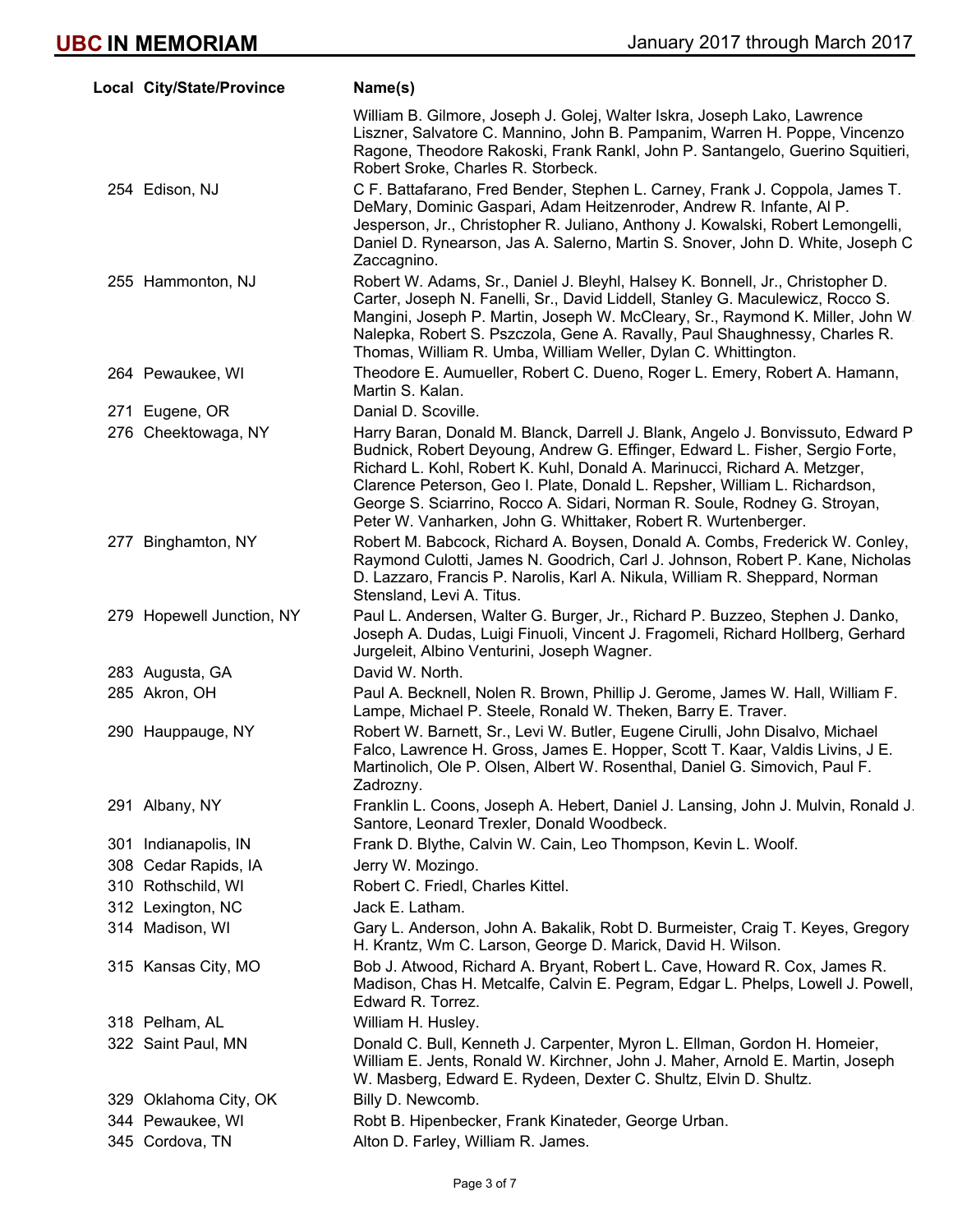| Local City/State/Province | Name(s)                                                                                                                                                                                                                                                                             |
|---------------------------|-------------------------------------------------------------------------------------------------------------------------------------------------------------------------------------------------------------------------------------------------------------------------------------|
| 351 Rossford, OH          | Lewis F. Arnold, Charles W. Beeler, Joseph F. Lutz, Carl E. Otte, Ronnie L.<br>Reyome, Thomas J. Rokicki.                                                                                                                                                                           |
| 356 Marietta, OH          | Richard L. McKown.                                                                                                                                                                                                                                                                  |
| 357 Paducah, KY           | Harry P. Black, Christopher L. Carman, Gregory B. Neihoff.                                                                                                                                                                                                                          |
| 361 Hermantown, MN        | Frank J. Koenen, John Rogus, Jr.                                                                                                                                                                                                                                                    |
| 364 Indianapolis, IN      | John A. Hall.                                                                                                                                                                                                                                                                       |
| 372 Lima, OH              | Reuben E. Lunz, Geo Nixon, Jr., William L. Smith, Tom W. Warnement, II.                                                                                                                                                                                                             |
| 373 Cleveland, OH         | Richard R. Ross.                                                                                                                                                                                                                                                                    |
| 397 Port Hope, ON, Canada | Les J. Jibb, Rodney P. Snider, William S. Young.                                                                                                                                                                                                                                    |
| 405 San Jose, CA          | Raymond A. Barr, Vernon F. Batten, Kenneth L. Chapman, Bruce T. Farinelli,<br>Knud B. Jensen, George Martinez, Jack E. McCalister, Steven Moore, Billy J.<br>Parker, Jesus J. Pena, Herbert V. Turk, Michael D. Williams.                                                           |
| 407 Albuquerque, NM       | David Sandoval.                                                                                                                                                                                                                                                                     |
| 409 Los Angeles, CA       | Patrick L. Duffy, Robert C. Letholt, Martin M. Mojarro, Richard Ronquillo.                                                                                                                                                                                                          |
| 413 South Bend, IN        | Leroy L. Adams, Eugene E. Lineberry, Albert P. Papai, John L. Perkins, Richard<br>L. Werntz.                                                                                                                                                                                        |
| 420 Sharon, PA            | Franklin W. Beers, Micheal A. Elchison, Vincent J. Florcik, Michael R. Kaufert,<br>David B. Motter, Rodger H. Smith, Charles D. Straessley, John F. Zentner.                                                                                                                        |
| 423 Duncansville, PA      | George J. Hockycko, Frank J. Pensiero.                                                                                                                                                                                                                                              |
| 427 Papillion, NE         | Otto F. Seipold, Bruce A. Uribe.                                                                                                                                                                                                                                                    |
| 429 Arlington, TX         | Willie E. York.                                                                                                                                                                                                                                                                     |
| 431 Lebanon, PA           | Mitchell E. Kleczek.                                                                                                                                                                                                                                                                |
| 432 Pittsburgh, PA        | Madison W. Bailey, Joseph V. Gelpi, Edward F. Griffin, Harry L. Moser, Joseph<br>Perri, Robert P. Petras, John D. Reina, Domenic L. Russo, Charles Vogle.                                                                                                                           |
| 435 Cleveland, OH         | Emil W. Becker, Gene D. Crislip, Matthew J. Dolence, Richard A. Fyffe, Truman<br>L. Goss, Donald C. Green, Edward J. Lalonde, Albert J. McQuistion, John A.<br>Pejeau, Don P. Pickersgill, Emery Rozsits, Brandon S. Sherman, Glenn Snyder,<br>Ivan E. Wilber, Sr., Emeal H. Woods. |
| 436 Bridgeport, WV        | George W. Pritt, Stanley N. Shultz.                                                                                                                                                                                                                                                 |
| 437 Portsmouth, OH        | Donald G. Barnhill, Sam H. Clark, Garland Howard.                                                                                                                                                                                                                                   |
| 439 Bridgeport, WV        | Bobby G. Scott, Walter Toppins.                                                                                                                                                                                                                                                     |
| 441 Pittsburgh, PA        | Ronald S. Cramer, Robert R. Delach, Clarence Farmer, Richard G.<br>Shreckengost.                                                                                                                                                                                                    |
| 443 Pittsburgh, PA        | Clyde Cale, Frank P. Kansky.                                                                                                                                                                                                                                                        |
| 445 Scranton, PA          | Joseph P. Goreschak, Jr., John H. Kremski.                                                                                                                                                                                                                                          |
| 491 Baltimore, MD         | James A. Robinson.                                                                                                                                                                                                                                                                  |
| 494 Tecumseh, ON, Canada  | Francesco Niro.                                                                                                                                                                                                                                                                     |
| 505 Aptos, CA             | Donald R. Keathley.                                                                                                                                                                                                                                                                 |
| 515 Colorado Springs, CO  | Raymond Balsick.                                                                                                                                                                                                                                                                    |
| 525 Kalamazoo, MI         | Russell O. Carlson, Robert I. Cooke, Keith A. Johnson, David E. Kunde, John P.<br>Paulson, Jr., Jack D. Ryan, William E. Simpson, Steve S. Thurman, Alton T.<br>Wells.                                                                                                              |
| 547 San Diego, CA         | Dean M. Herrick, Jose Nunez, Aaron Richards, Thomas A. Timmins.                                                                                                                                                                                                                     |
| 548 St. Paul, MN          | Ronald W. Clasen, Ronald R. Egge, Roger W. Sandgren, Joseph M. Walsh.                                                                                                                                                                                                               |
| 551 Houston, TX           | Edward J. Gileta, Jr.                                                                                                                                                                                                                                                               |
| 587 Sioux Falls, SD       | Chad E. Carpenter, Gale C. Malwitz, Norman D. Neilan.                                                                                                                                                                                                                               |
| 605 Marina, CA            | Herbert E. Hammerschlag.                                                                                                                                                                                                                                                            |
| 630 Long Beach, CA        | William G. Aynes, Larry W. Caprio, Jesus Guerrero, Monte R. Thomas, Lyle L.<br>Wetrick, Jose L. Zazueta.                                                                                                                                                                            |
| 638 Marion, IL            | David D. Bidwell, Jack T. Winters.                                                                                                                                                                                                                                                  |
| 640 Metropolis, IL        | Melvin R. Rushing.                                                                                                                                                                                                                                                                  |
| 662 Freeburg, IL          | Thomas A. Behrman, Charles W. Dachsteiner, Paul C. Fiedler, Norbert Gotway,                                                                                                                                                                                                         |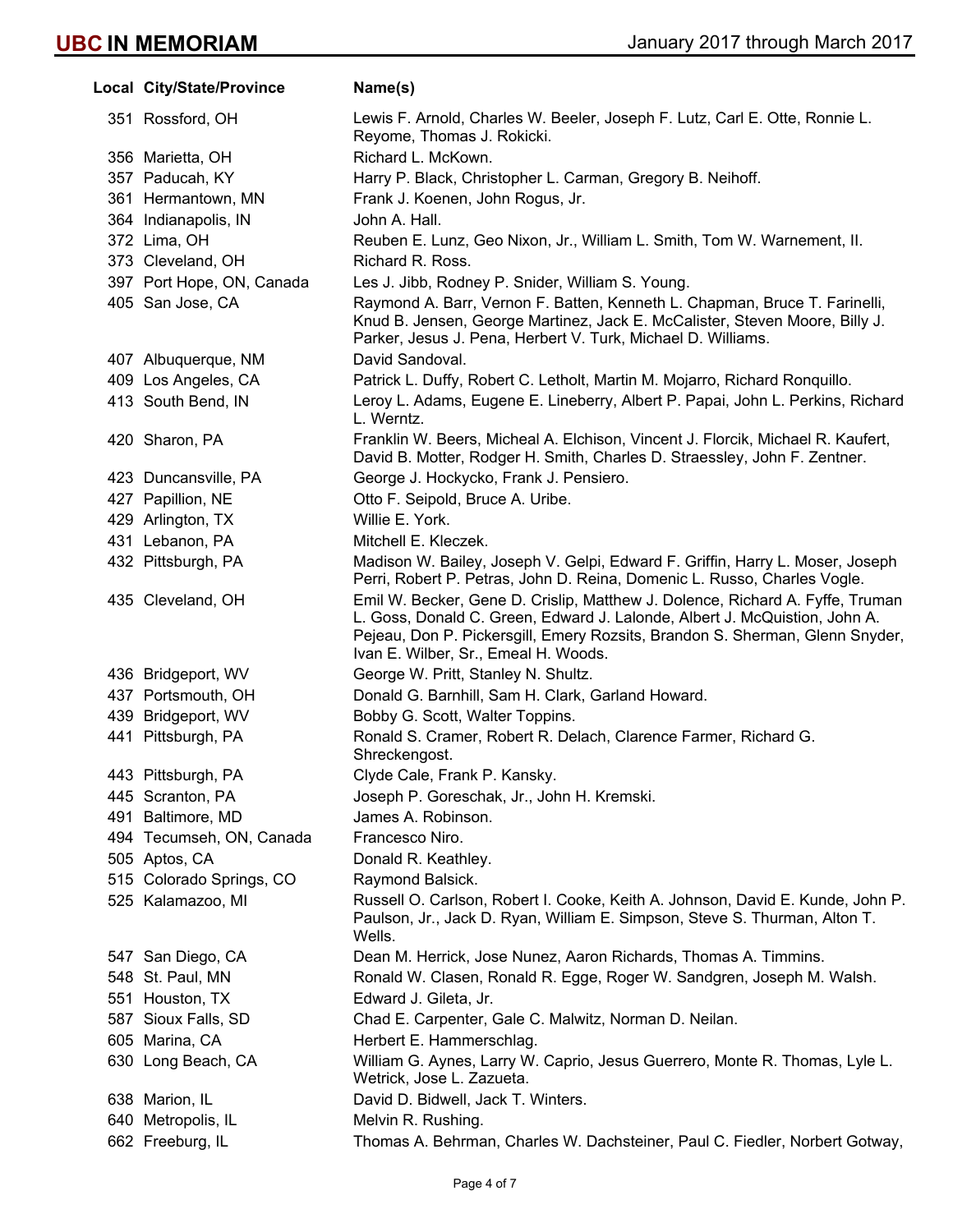| Local City/State/Province       | Name(s)                                                                                                                                                                                                                                                                                                                                                                                                                                                                                                                                                                                                                                                                                                                                                                                                                          |
|---------------------------------|----------------------------------------------------------------------------------------------------------------------------------------------------------------------------------------------------------------------------------------------------------------------------------------------------------------------------------------------------------------------------------------------------------------------------------------------------------------------------------------------------------------------------------------------------------------------------------------------------------------------------------------------------------------------------------------------------------------------------------------------------------------------------------------------------------------------------------|
|                                 | Jr., Raymond J. Petrowske, Stacy J. Winkeler.                                                                                                                                                                                                                                                                                                                                                                                                                                                                                                                                                                                                                                                                                                                                                                                    |
| 664 Wood River, IL              | Wayne Kelly, James S. Meyer.                                                                                                                                                                                                                                                                                                                                                                                                                                                                                                                                                                                                                                                                                                                                                                                                     |
| 665 Amarillo, TX                | Earnest L. Smith.                                                                                                                                                                                                                                                                                                                                                                                                                                                                                                                                                                                                                                                                                                                                                                                                                |
| 675 Woodbridge, ON, Canada      | Derrick Joseph, Petar Magic.                                                                                                                                                                                                                                                                                                                                                                                                                                                                                                                                                                                                                                                                                                                                                                                                     |
| 687 Warren, MI                  | Ralph Alber, Mike Birac, Tim E. Blumenauer, William R. Bondy, Alexander C.<br>Boyd, Timothy B. Bracken, Kenneth C. Brown, Daniel B. Carlton, Lloyd Cass, A J.<br>Castilloux, Rene Demeerleer, Donald W. Dubbs, Gilberto Franco, Edward A.<br>Grebik, Chris A. Hiltunen, Kenneth A. Johnson, Edward Kuzdzal, Randy L. Legg,<br>Larry J. Little, Edward G. Lutz, Joseph E. Majetic, Lucien M. Mareel, Edwin V.<br>Merkel, Brian M. Newport, Doyle I. Nye, John W. Offenbacher, Francis J. Oliver,<br>James E. Peterson, Charles L. Petrillo, Landis G. Pogue, James E. Reynolds,<br>Richard S. Roza, Paul E. Scherdt, William Smouthers, James A. Stone, Jerry E.<br>Thomas, Harry E. Turloff, William L. Turner, George A. Vanstone, Stevenvan E.<br>Ware, Robert P. Weber, Norby R. Wickham, John E. Willett, Peter Zechmeister. |
| 690 Russellville, AR            | Marvin E. Martin, James W. Osburn.                                                                                                                                                                                                                                                                                                                                                                                                                                                                                                                                                                                                                                                                                                                                                                                               |
| 701 Fresno, CA                  | Outi C. Hicks.                                                                                                                                                                                                                                                                                                                                                                                                                                                                                                                                                                                                                                                                                                                                                                                                                   |
| 702 Jacksonville, FL            | Edward R. Louis, John W. Mixson, Jr.                                                                                                                                                                                                                                                                                                                                                                                                                                                                                                                                                                                                                                                                                                                                                                                             |
| 706 Saginaw, MI                 | E E. Blumenschein, Timothy Bohlen, Urban L. Carstensen, Maxwell Lehigh,<br>Henry J. McGuirk, Larry D. Rasch, Tim Rivette, Thomas C. Shaw, Oral V.<br>Smalley, Russell E. Sugar, J B. Wale.                                                                                                                                                                                                                                                                                                                                                                                                                                                                                                                                                                                                                                       |
| 713 Hayward, CA                 | Robert A. Abbadie, Manuel Aranda, Jr., Tom L. Ballew, Jerry L. Bass, Joseph T.<br>Colvard, Daniel Contreras, Thomas F. Davis, Thomas L. Deluca, John L. Hill,<br>Walter R. Howell, Gary Luders, Marty A. Martinez, James L. Mathews, Kenneth<br>McDonald, Charles E. Nichols, Norman C. Ocker, Kenneth H. Ortwein, Joseph M.<br>Perry, Jr., Brian T. Scott, Gene Slater, Donald P. Smith, Charles R. Williams.                                                                                                                                                                                                                                                                                                                                                                                                                   |
| 716 St Louis, MO                | Robert R. Mitchell.                                                                                                                                                                                                                                                                                                                                                                                                                                                                                                                                                                                                                                                                                                                                                                                                              |
| 721 Whittier, CA                | Ercole Bufalini, Joseph G. Lotta, II, Frank W. Oliver, Albon A. Smith, George F.<br>White, Jr.                                                                                                                                                                                                                                                                                                                                                                                                                                                                                                                                                                                                                                                                                                                                   |
| 729 Baton Rouge, LA             | Edgar C. Jochum, Rodney W. Johnson.                                                                                                                                                                                                                                                                                                                                                                                                                                                                                                                                                                                                                                                                                                                                                                                              |
| 731 Sheboygan, WI               | Dennis W. Olsen.                                                                                                                                                                                                                                                                                                                                                                                                                                                                                                                                                                                                                                                                                                                                                                                                                 |
| 735 Mansfield, OH               | John R. Coning.                                                                                                                                                                                                                                                                                                                                                                                                                                                                                                                                                                                                                                                                                                                                                                                                                  |
| 743 Bakersfield, CA             | Bill J. Callaway, J F. Cason, Mario A. Cercone, Fay E. Fenwick, Cecil L.<br>Hollingsworth, Wright L. Jones, Thomas B. McCarter, Pete Schneider, Clyde W.<br>Smith, R L. Wells.                                                                                                                                                                                                                                                                                                                                                                                                                                                                                                                                                                                                                                                   |
| 744 Bellevue, OH                | Robert L. Gerwin, Marion G. Mellott, Lynwood S. Zunk.                                                                                                                                                                                                                                                                                                                                                                                                                                                                                                                                                                                                                                                                                                                                                                            |
| 751 Santa Rosa, CA              | Peter Bassignani, Vernon M. Dahl, Merle W. Mullins, Sr., Robert G. Rasmussen.                                                                                                                                                                                                                                                                                                                                                                                                                                                                                                                                                                                                                                                                                                                                                    |
| 777 Harrisonville, MO           | Alfred L. Moeller, Howard C. Moore, Robert A. Todd.                                                                                                                                                                                                                                                                                                                                                                                                                                                                                                                                                                                                                                                                                                                                                                              |
| 785 Cambridge, ON, Canada       | Donald Bruder, Josef Engelhardt, Michael Rogonesky, Udo J. Schmidt.                                                                                                                                                                                                                                                                                                                                                                                                                                                                                                                                                                                                                                                                                                                                                              |
| 803 Buena Park, CA              | Zigmond H. Baran, Raymond A. Delfin.                                                                                                                                                                                                                                                                                                                                                                                                                                                                                                                                                                                                                                                                                                                                                                                             |
| 808 Idaho Falls, ID             | Ray W. Harr, Lloyd R. Thomas.                                                                                                                                                                                                                                                                                                                                                                                                                                                                                                                                                                                                                                                                                                                                                                                                    |
| 816 Renton, WA                  | James C. Jensen, Jr.                                                                                                                                                                                                                                                                                                                                                                                                                                                                                                                                                                                                                                                                                                                                                                                                             |
| 943 Tulsa, OK                   | Vern R. Hughes.                                                                                                                                                                                                                                                                                                                                                                                                                                                                                                                                                                                                                                                                                                                                                                                                                  |
| 944 Ontario, CA                 | Earl E. Brown, Gerald R. Charland, Darcy L. Copeland, Jr., Dale H. Eckles,<br>James Johnson, Louis B. Medina, Stanley D. Oakley, Dominic Smith.                                                                                                                                                                                                                                                                                                                                                                                                                                                                                                                                                                                                                                                                                  |
| 948 Sioux City, IA              | Walter O. Haltli, Dwain L. Krause.                                                                                                                                                                                                                                                                                                                                                                                                                                                                                                                                                                                                                                                                                                                                                                                               |
| 955 Kaukauna, WI                | Frederick W. Buss, Harvey H. VanDyke.                                                                                                                                                                                                                                                                                                                                                                                                                                                                                                                                                                                                                                                                                                                                                                                            |
| 978 Springfield, MO             | John H. Bellingroehr, Warren J. Darrah, Billie S. Stevens.                                                                                                                                                                                                                                                                                                                                                                                                                                                                                                                                                                                                                                                                                                                                                                       |
| 1004 Lansing, MI                | Richard J. Baker, Robert V. Bamford, Eldon L. Bilby, John W. Blessing, John R.<br>Cochrane, Edward W. Deline, Richard E. Flynn, John L. Hamilton, David L.<br>Hanses, Richard Ludwig, Everett E. Marcum, Hubert M. Sellers.                                                                                                                                                                                                                                                                                                                                                                                                                                                                                                                                                                                                      |
| 1005 Hobart, IN                 | Allen A. Allard, Adam S. Holbrook, Eugene R. Meyer, Joe D. Sulhoff, Dillard D.<br>Tallant.                                                                                                                                                                                                                                                                                                                                                                                                                                                                                                                                                                                                                                                                                                                                       |
| 1007 St. Catharines, ON, Canada | Walter L. Chapple, William R. Leonard.                                                                                                                                                                                                                                                                                                                                                                                                                                                                                                                                                                                                                                                                                                                                                                                           |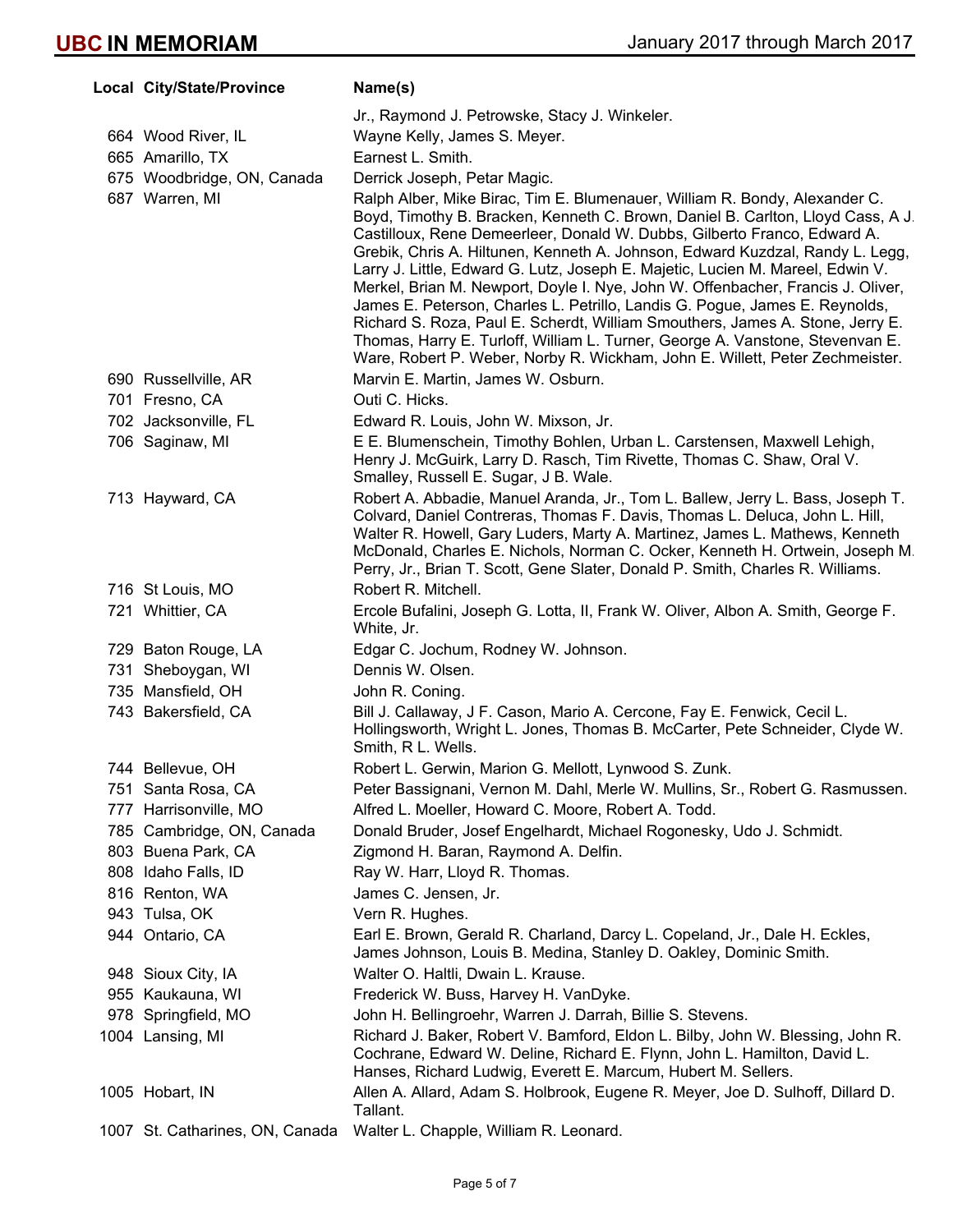| <b>Local City/State/Province</b> | Name(s)                                                                                                                                                      |
|----------------------------------|--------------------------------------------------------------------------------------------------------------------------------------------------------------|
| 1016 Muncie, IN                  | Robert C. Mynett.                                                                                                                                            |
| 1017 Portland, OR                | Gary L. Barna, G D. Brown, Wheeler Dawson, Iris V. Landin, Orville O. Swenson.                                                                               |
| 1045 Warren, MI                  | Jeffery L. Boik, Harry G. Henson, Jr., Harry R. Lentz, Eugene E. Muniga, Melvin<br>Yager.                                                                    |
| 1056 Kaukauna, WI                | James Moeller.                                                                                                                                               |
| 1076 Greenwood, IN               | Ronald Hall, Gary A. Lynk, Larry C. Stamps, Gil L. Tarbutton, Darin L. Thomas.                                                                               |
| 1090 Akron, OH                   | Matthew E. Dalton, Terry D. Kelly, Charles M. Lute, Theodore Nichols.                                                                                        |
| 1091 Bismarck, ND                | William A. Berger, Marvin G. Olson, Eugene W. Vogel.                                                                                                         |
| 1098 Baton Rouge, LA             | Edward H. Bauerle, Jr., M H. Dixon, Jason W. Zachary.                                                                                                        |
| 1102 Warren, MI                  | Joseph Batz, Kenny F. Estes, Larry J. Hamblen, Mark F. Hippler, Daniel J.<br>Kruschinska, Frederick T. Picken, Eugene H. Rakotz, Gerald J. Thenen.           |
| 1109 Visalia, CA                 | Jeremiah J. Mills.                                                                                                                                           |
| 1121 Framingham, MA              | Norman D. Ewing, II, Jack McKay, III, Charles D. Watson.                                                                                                     |
| 1123 Lincoln Park, MI            | Ralph S. Smugala.                                                                                                                                            |
| 1127 Kansas City, MO             | Stephen A. Krysa, Chad A. Stacy.                                                                                                                             |
| 1143 LaCrosse, WI                | Richard J. Poellinger.                                                                                                                                       |
| 1146 Green Bay, WI               | Justin T. Genke, Lawrence O. Grambihler, Carl M. Kantola, Eric W. Roth, Richard<br>O. Ward.                                                                  |
| 1155 Columbus, IN                | Wanda J. Burns, Charles C. Hurt.                                                                                                                             |
| 1163 Syracuse, NY                | Charles L. Allen, Gary G. Collins, Robert D. Frattare.                                                                                                       |
| 1176 Fargo, ND                   | Victor E. Engler.                                                                                                                                            |
| 1192 Birmingham, AL              | Robert A. Geary, Eulon W. Nelson.                                                                                                                            |
| 1234 Warren, MI                  | James D. Dean, Sr., Michael D. Gilbert, Todd L. Morrison, Joseph G. Williams.                                                                                |
| 1243 Fairbanks, AK               | Roy D. Crank, Jr., Alva A. Ditch.                                                                                                                            |
| 1245 Las Cruces, NM              | Enrique Espalin, Jr., Dale E. Koeppe.                                                                                                                        |
| 1256 Sarnia, ON, Canada          | Gerry Brown, Tim Gilmour, Dave Graham, Norman Hachey, Fred Jennings, Paul<br>Pevec, Albert Vandenheuvel, Gerard Williams.                                    |
| 1263 Kennesaw, GA                | Wm E. Burnette, Johnny Hartley, Jr., Clayton E. Mintz, Robert R. Persons, Steve<br>F. Soden.                                                                 |
| 1266 Austin, TX                  | Rae E. Lisenbe.                                                                                                                                              |
| 1281 Anchorage, AK               | Bruno Johnson.                                                                                                                                               |
| 1310 St Louis, MO                | James T. Perkins, Dennis C. Willbrand, Earl L. Zimmer.                                                                                                       |
| 1348 Virginia, MN                | Bruce A. Johnson.                                                                                                                                            |
| 1382 Rochester, MN               | Harold T. Flanders, V N. Fredrickson, Irwin W. Rose.                                                                                                         |
| 1410 Kingston, ON, Canada        | Richard A. Cockram.                                                                                                                                          |
| 1445 Topeka, KS                  | Ronald E. Alexander, Laverne Brumbaugh, Vernon L. Lesline, P L. Millenbruch,<br>Amos C. Page, Edward M. Snook.                                               |
| 1488 Merrill, WI                 | Diane Chroge, Michael P. Duginski.                                                                                                                           |
| 1503 Oregon City, OR             | Barry E. Farrell, Thomas Forsyth, W L. Milliken, Auda F. Nelson, Matthew C.<br>Peterson.                                                                     |
| 1505 Albuquerque, NM             | Cornelio Trujillo.                                                                                                                                           |
| 1506 Los Angeles, CA             | L W. Messenger.                                                                                                                                              |
| 1507 West Jordan, UT             | Scott Mason.                                                                                                                                                 |
| 1510 Escanaba, MI                | Emil J. Anderson, Jr., Richard Cool, Jack W. Korpi.                                                                                                          |
| 1529 Kansas City, MO             | Quinton M. Darr, Floyd L. Hahner, Butch R. Robinson, Glenn V. Sage.                                                                                          |
| 1554 Nashville, TN               | Larry H. Duggan, Charles D. Stanfield, Jr., F D. Terwilliger, Jr.                                                                                            |
| 1592 Sarnia, ON, Canada          | John Hattayer, James R. Hogg, Delbert J. Sebastian.                                                                                                          |
| 1596 St Louis, MO                | Pietro Chirco, William P. Hall, Jack J. Kirchhoff.                                                                                                           |
| 1599 Redding, CA                 | Z A. Farmer, Ernst P. Strehle.                                                                                                                               |
| 1607 Whittier, CA                | Ernest A. A. Beckstrom, Lloyd S S. Burgess, Mercel Cherpin, Robert E. Erwin,<br>George D. Ferguson, Joseph H. Griffin, Fred A. Mathewson, Houston L. Stacey, |